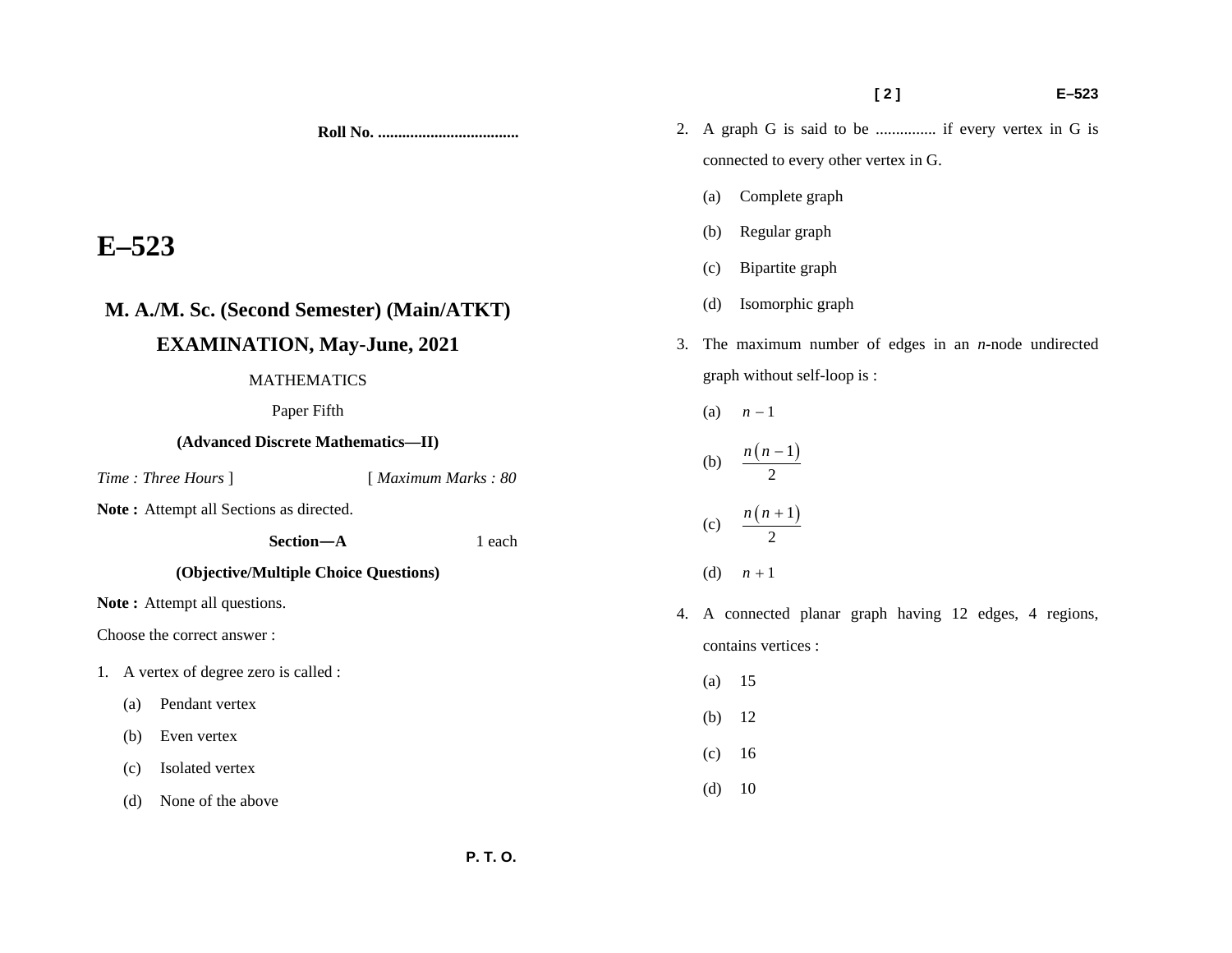- 5. A connected graph is said to be tree if it has :
	- (a) One circuit
	- (b) Two circuits
	- (c) Many circuits
	- (d) No circuit
- 6. A cutset of graph is a set of :
	- (a) Edges
	- (b) Vertices
	- (c) Edges and vertices
	- (d) None of the above
- 7. Which of the given statements is correct ?
	- (a) A graph is bipartite iff all its circuits are of odd length.
	- (b) In any graph the number of vertices of odd degree is always odd.
	- (c) A tree with *n* vertices has  $n + 1$  edges.
	- (d) A given connected graph G is a Euler graph iff all vertices of G are of even degree.

8. In a directed graph with *e* edges, which of the given are correct ?

 **[ 4 ] E–523** 

- (a)  $\sum_{i=1} d^{-}(v_i)$  $\sum_{i=1}^n d^- (v_i$  $\sum_{i=1} d^{-}(v_i) < e$  and  $\sum_{i=1} d^{+}(v_i)$  $\sum_{i=1}^n d^+ (v_i$  $\sum d^+(v_i) < e$ (b)  $\sum_{i=1} d^{-}(v_i)$  $\sum_{i=1}^n d^- (v_i$  $\sum_{i=1} d^-(v_i) = e$  and  $\sum_{i=1} d^+(v_i)$  $\sum_{i=1}^n d^+(v_i)$  $\sum d^+(v_i) = e$
- (c)  $\sum_{i=1} d^{-}(v_i)$  $\sum_{i=1}^n d^- (v_i$  $d^{-}(v_i) > e$  $\sum_{i=1} d^{-}(v_i) > e$  and  $\sum_{i=1} d^{+}(v_i)$  $\sum_{i=1}^{n} d^{+} (v_i$  $d^+(v_i) > e$  $\sum_{i=1} d^+(v_i) >$
- (d)  $\sum_{i=1} d^{-}(v_i)$  $\sum_{i=1}^n d^- (v_i$  $\sum_{i=1} d^-(v_i) < e$  and  $\sum_{i=1} d^+(v_i)$  $\sum_{i=1}^n d^+(v_i)$  $\sum d^+(v_i) > e$
- 9. A vertex *v* of a graph with zero out degree is called :
	- (a) Trial
	- (b) Source
	- (c) Sink
	- (d) None of the above
- 10. In a binary tree if there are *l* leaves, then total number of nodes *n* is :
	- (a)  $n = l 1$
	- (b)  $n = 2l 1$
	- (c)  $n = 2l$
	- (d)  $n = l + 1$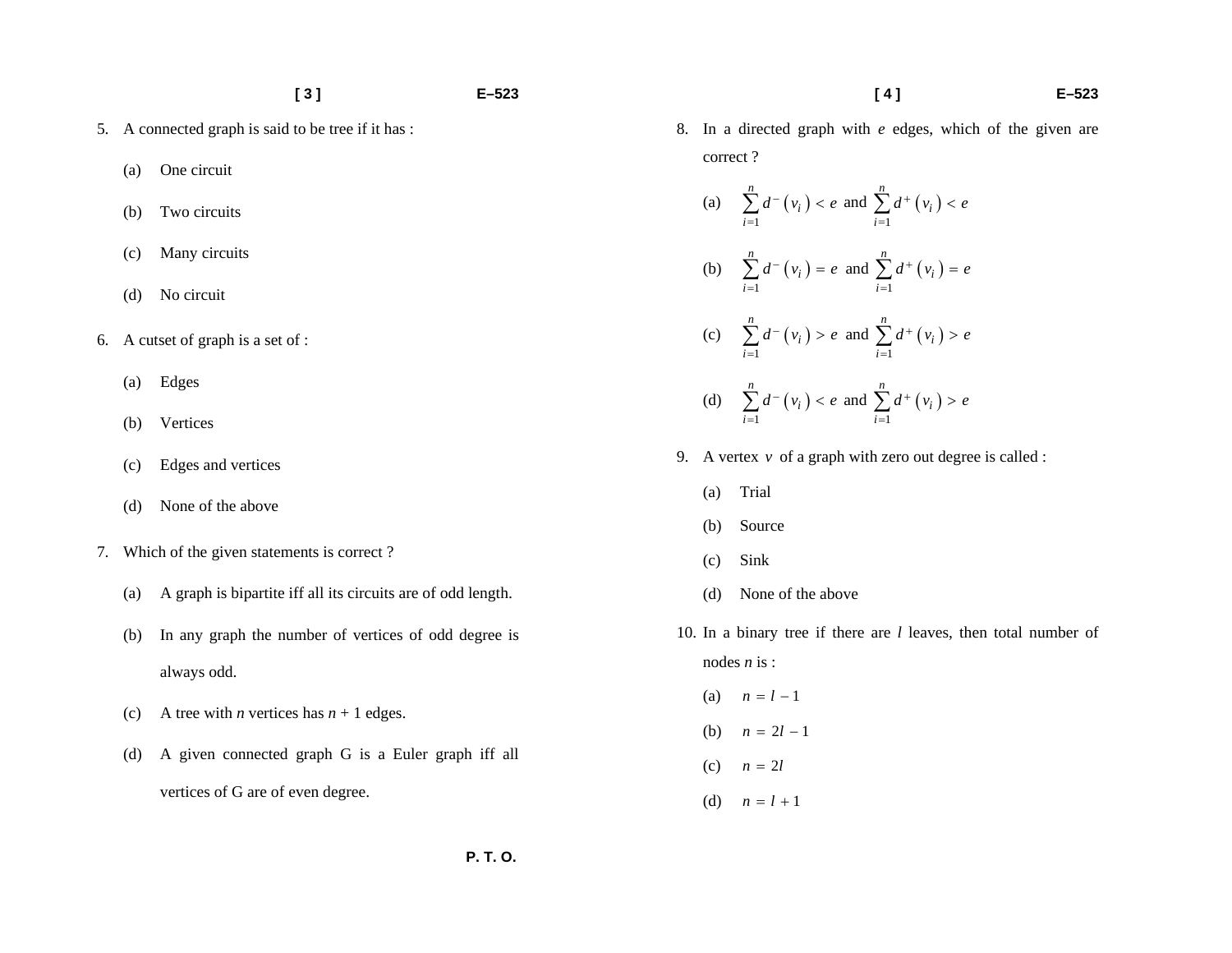- 11. For finding the minimum spanning tree we use :
	- (a) Dijkstra's algorithm
	- (b) Warshall's algorithm
	- (c) Kruskal's algorithm
	- (d) Graph algorithm
- 12. If G is a finite directed graph, then it is strongly connected
	- iff :
	- (a) G has closed spanning path
	- (b) G has open spanning path
	- (c) G has a spanning path
	- (d) G has a spanning semipath
- 13. The relation K-equivalent on the set S of all states of M is :
	- (a) Only reflexive relation
	- (b) An equivalence relation
	- (c) Only symmetric relation
	- (d) Only transitive relation
- 14. The finite automata is called NFA when there exists ............ for a specific input from current state to next state.
	- (a) Multiple paths
	- (b) Only one path
	- (c) Two paths
	- (d) None of these
- 15. A mealy machine M consists of :
	- (a) Five parts
	- (b) Four parts
	- (c) Seven parts
	- (d) Six parts
- 16. Which of the following options is correct ?
	- **Statement A :** The final state of DFA will be every combination of final state of NFA.
	- **Statement B :** Initial state of NFA is initial state of DFA.
	- (a) Statement  $(A)$  is true but  $(B)$  is false.
	- (b) Statement (A) is false but (B) is true.
	- (c) Both statements (A) and (B) are false.
	- (d) Both statements (A) and (B) are true.
- 17. A finite state machine in which :
	- (i) the output is a function of only the current state,
	- (ii) the output is a function of the current state and inputs.

Which of the following machine is respectively correct for these styles ?

- (a) Mealy machine and Moore machine
- (b) State machine and Moore machine
- (c) Moore machine and Mealy machine
- (d) Mealy machine and State machine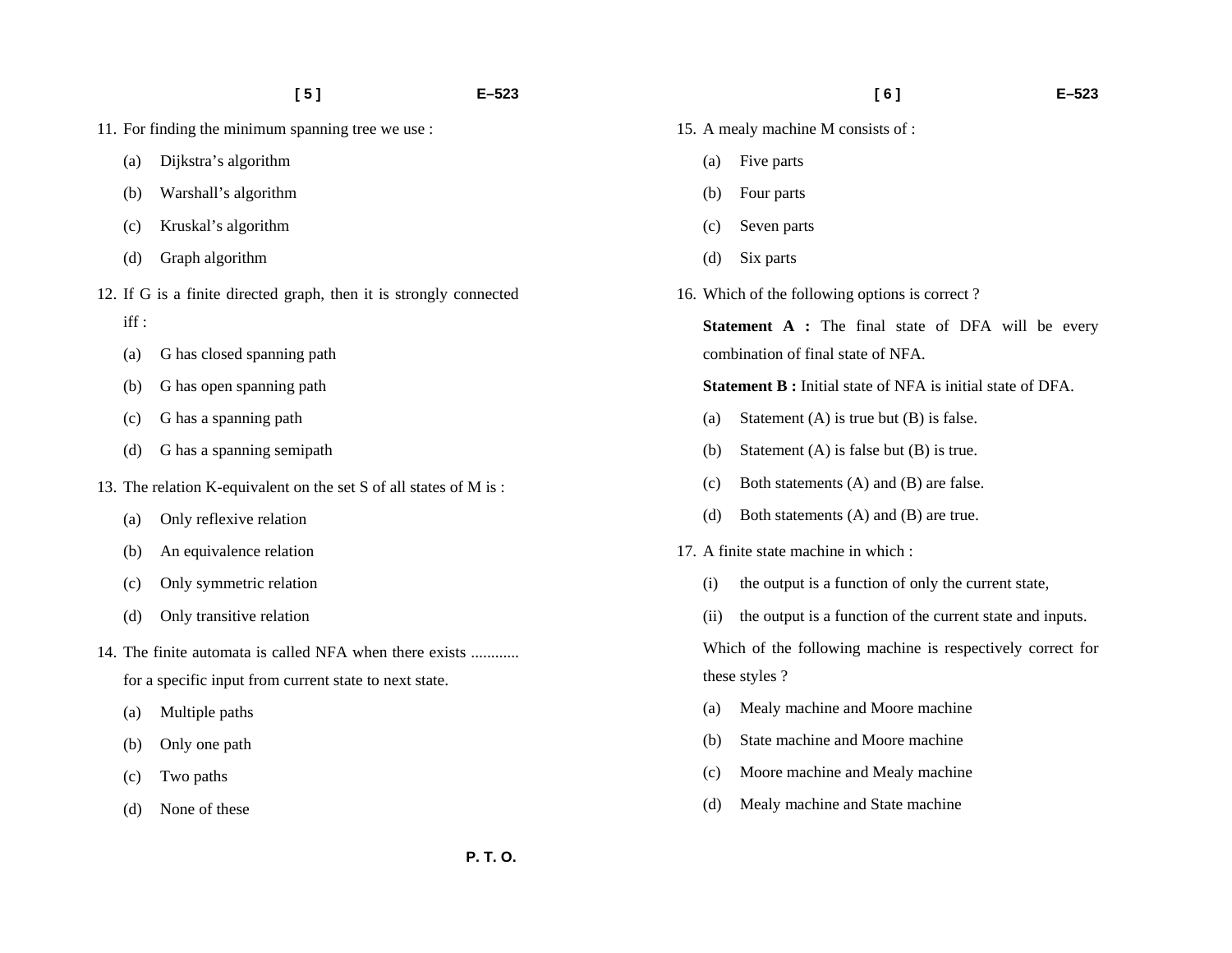#### **[ 7 ] E–523**

- 18. NFA in its name has non-deterministic because of :
	- (a) The state to be transited next is non-deterministic
	- (b) The choice of path is non-deterministic
	- (c) The result is undetermined
	- (d) All of the mentioned
- 19. Moore machine is an application of :
	- (a) Finite automata with output
	- (b) Non-finite automata with output
	- (c) Finite automata without input
	- (d) Non-finite automata with input
- 20. A machine M involves 3 disjoint non-empty sets : (i) A finite tape set, (ii) A finite state set and (iii) A direction set. This type of machine is called :
	- (a) Mealy machine
	- (b) Moore machine
	- (c) Turing machine
	- (d) State machine

#### **(Very Short Answer Type Questions)**

**Note :** Attempt all questions in 2-3 sentences.

- 1. Define complete biapartite graph.
- 2. Write the statement of Kuratowski theorem.

 **[ 8 ] E–523** 

- 3. Define the cutsets of graph.
- 4. Define weighted undirected graph.
- 5. Write the statement of Kleene's theorem.
- 6. Define Binary tree.
- 7. Define equivalent machines.
- 8. Define Mealy machine.

 **Section—C** 3 each

#### **(Short Answer Type Questions)**

**Note :** Attempt all questions in less than 75 words.

1. Prove that the maximum number of edges in a simple graph

with *n* vertices is  $\frac{n(n-1)}{2}$  $\frac{n(n-1)}{n}$ .

2. Write the incidence matrix of the graph :



- 3. Explain tree traversals.
- 4. Define spanning tree with an example.
- 5. Define finite state machine with example.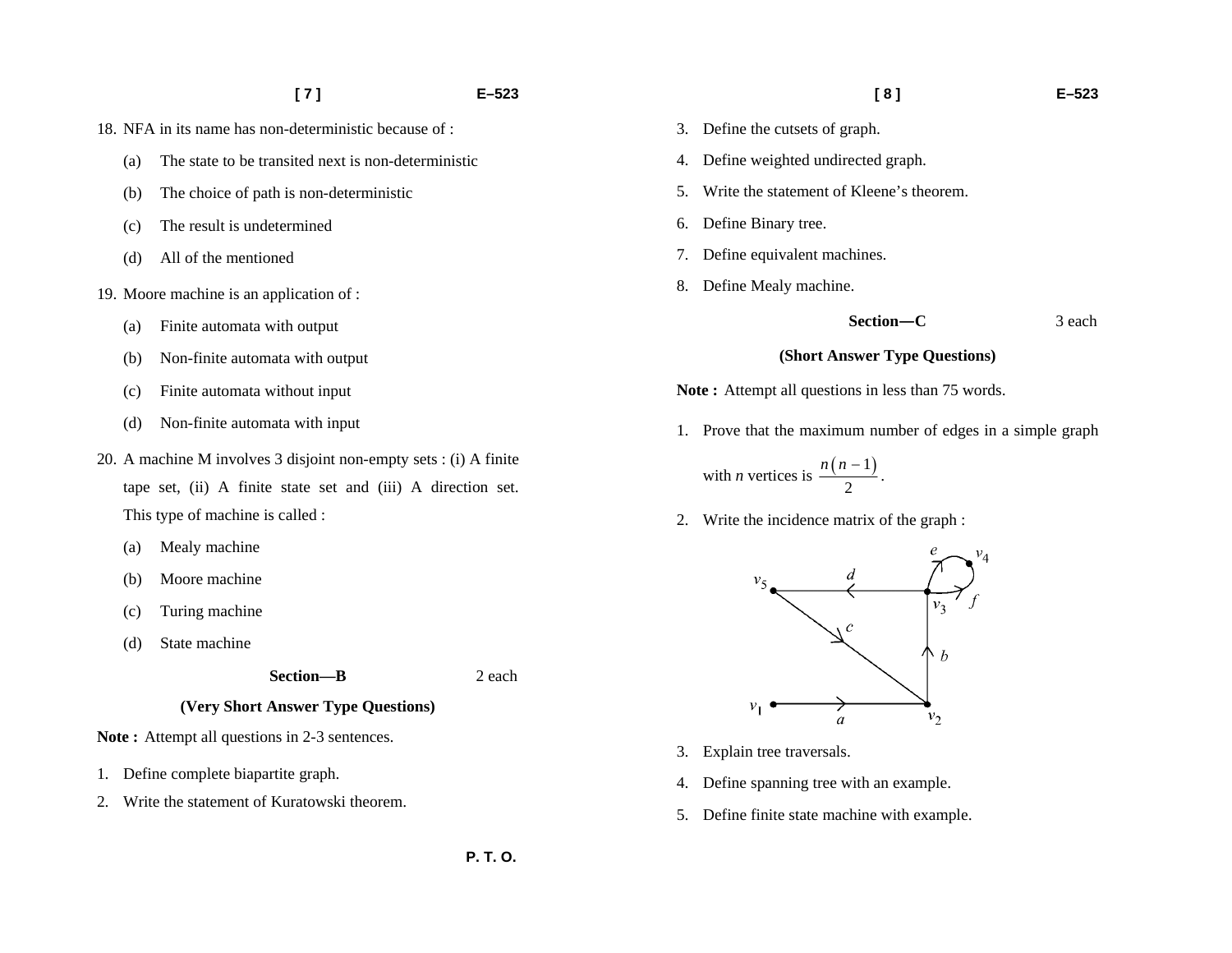- **[ 9 ] E–523**
- 6. Define non-deterministic Finite Automata with example.
- 7. Explain the Dijkstra's algorithm and give an example.
- 8. Construct the transition and output table for Moore machine given in the figure :



 **Section—D** 5 each

#### **(Long Answer Type Questions)**

Note: Attempt all questions.

1. Write an algorithm for shortest path in weighted graph and use it to find shortest path from *a* to *z* in the graph shown in figure where the number associated with edges are the weights :



Define and give example of each of the following :

- (a) Isomorphic graph
- (b) Planar graph
- (c) Hamiltonian circuit
- (d) Degree of graph
- (e) Pendant vertex
- 2. Find the path length of the binary tree in the following figure :



Design a Mealy machine that prints 1's complement of an input its string.

3. Draw the graph having the following matrix as its adjacency matrix :

$$
A = \begin{bmatrix} v_1 & v_2 & v_3 & v_4 \\ v_1 & 0 & 2 & 1 & 3 \\ v_2 & 2 & 0 & 2 & 3 \\ v_3 & 0 & 2 & 0 & 2 \\ v_4 & 1 & 3 & 2 & 2 \end{bmatrix}
$$